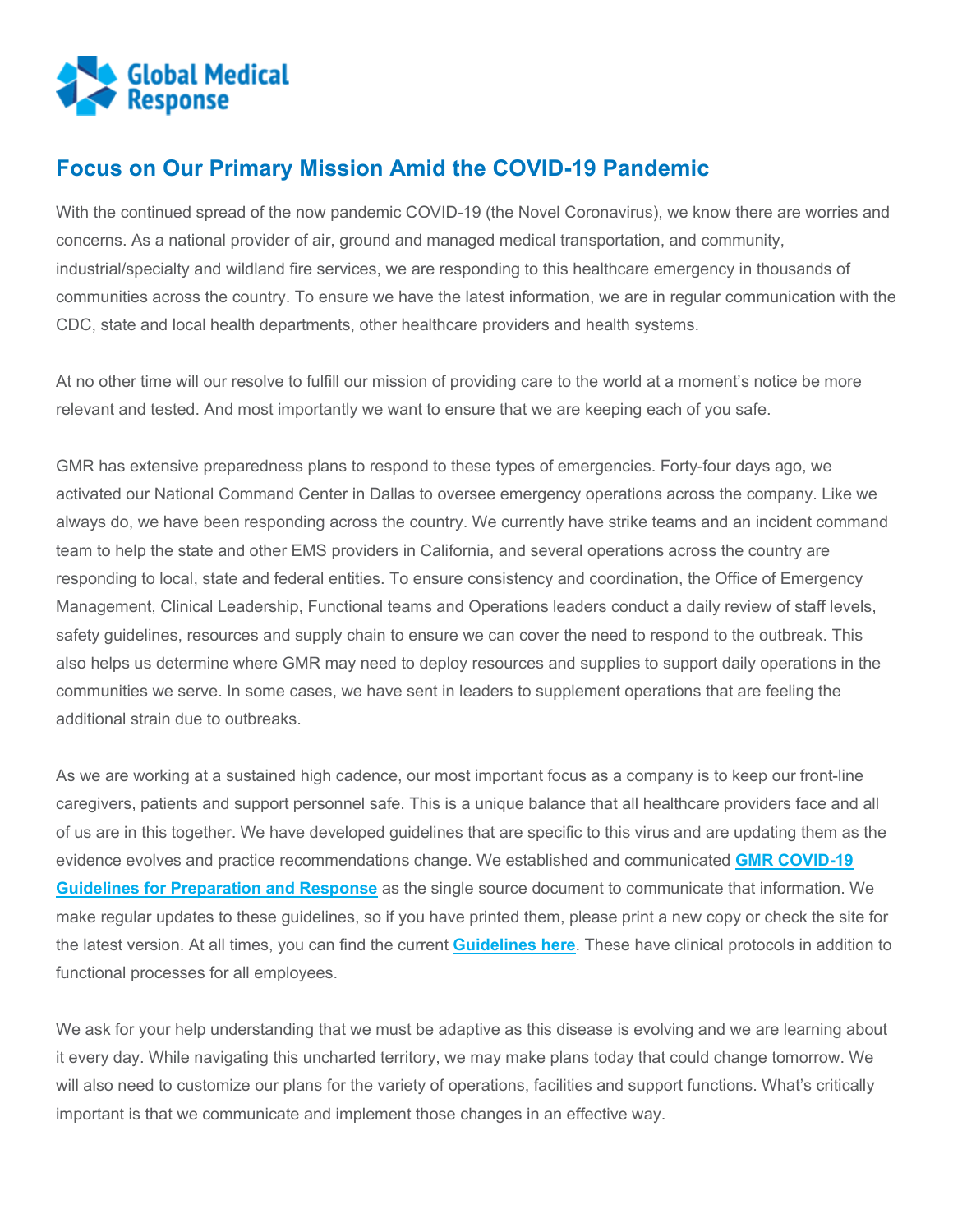- **In-Person Meetings.** All GMR large in-person meetings and gatherings (10 people or more) that require attendees to travel over the next 30 days should be rescheduled, cancelled or determined if they can be held virtually. Any exceptions need to be approved by Randy or Ted. We are also constantly evaluating whether we postpone or cancel large meetings that are planned after that time period.
- **Business Travel.** We understand business travel is sometimes necessary for critical business purposes and we ask that you reach out to customers and partners to see if you can replace with telephone calls and other technology if that works for all parties involved. We do think we should all be prepared to eliminate travel altogether if public health or further restrictions are implemented.
- **In-Office/Facility Safety Protocols.** Locations that have the ability to space out employees' desks differently for a period of time will do so. Facilities will also be increasing cleaning services and communications protocols related to the pandemic. Everyone should immediately implement social distancing, respiratory etiquette and strict hand hygiene protocols:
	- o Avoid large gatherings of people
	- $\circ$  Try to stay at least six feet away from others if possible
	- $\circ$  Stay home if you are sick
	- o Cough or sneeze into a tissue and dispose of properly
	- o Don't touch your eyes, nose or mouth
	- $\circ$  Wash your hands often with soap and water or use an alcohol-based hand sanitizer (60% alcohol or greater)
	- o Avoid shaking hands as a greeting
- **School Closings and Childcare.** Given the number of school closings announced over night and today, we recognize the effects on families who have childcare issues. We know this is causing added stress. We are *immediately* looking into all aspects of this and hope to have some solutions very soon. In the meantime, we also ask that you start to develop a childcare plan in case your children's schools close.
- **Teleworking.** Given the rapidly changing environment and in an effort to reduce exposure, GMR functional leaders are evaluating the necessity to transition specific functions to a temporary telework environment. We are evaluating based on a number of factors, including function, capability to telework, specific locations and number of people in each location. Once these decisions are made, there will be specific processes, requirements, time frames and guidelines for functions or locations determined to temporarily telework. No final determinations have been made. It is critical that all departments still function so that GMR can continue to operate and support the caregiving missions during this pandemic.
- **Nurse Navigation Line (NNL).** For all our employees, we have staffed a 24/7 Nurse Navigation Line with supporting Physician consultation if necessary. They will answer questions you have about symptoms you might experience and what steps to take. The NNL also fields calls from caregivers before, during and after transports of potential COVID-19 patients. The use of the NNL for this pandemic has increased so we are bringing in additional nurses from across the company to supplement this critical support line. The phone number is 855.361.1996.